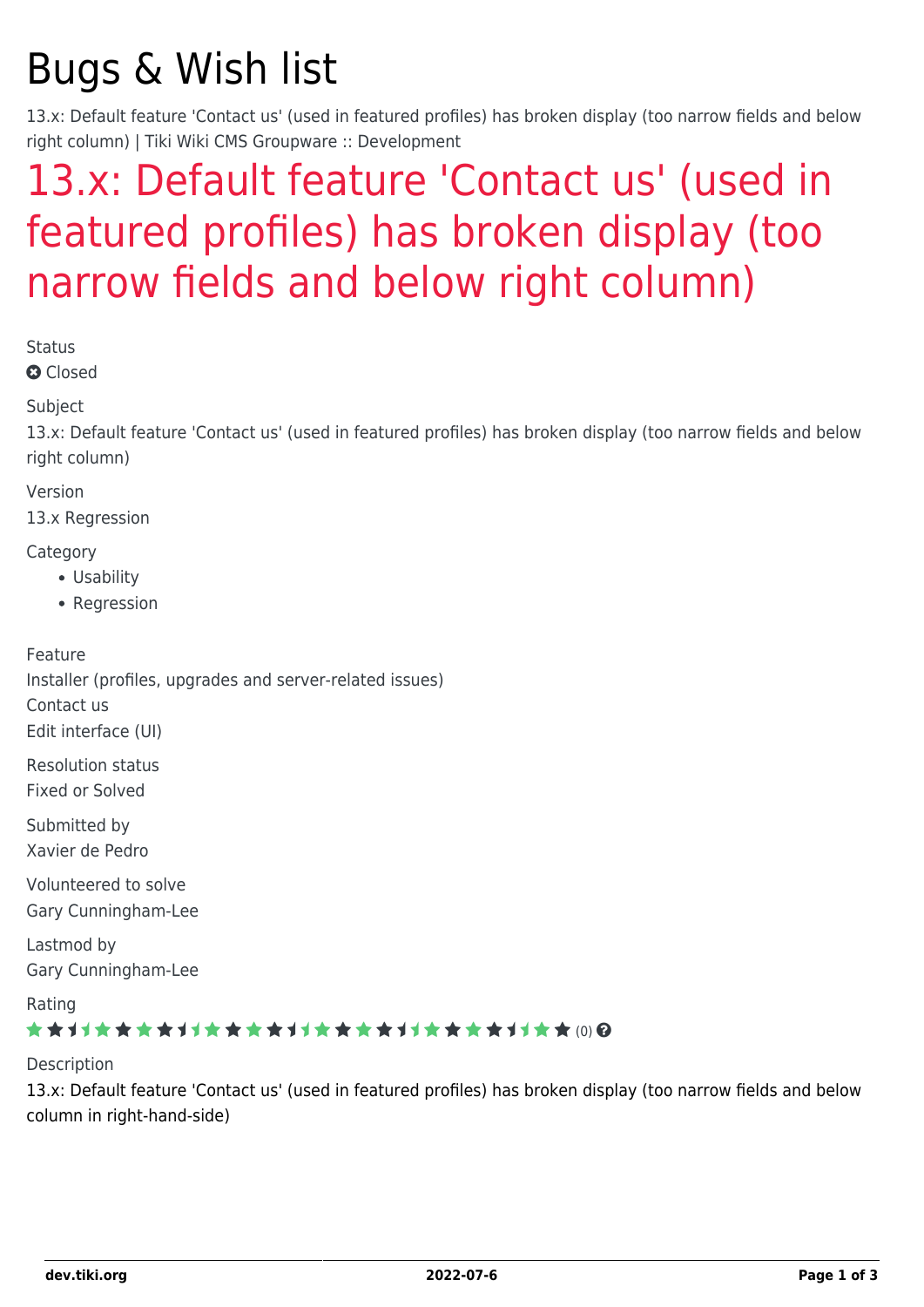| @xavi-9794-5369.show.tikiwiki.org/tiki-contact.php                                                                                 | $\mathbf{v} \in \mathbb{R}$                         | <b>R</b> v Google            | Q                                                                                                                                      |
|------------------------------------------------------------------------------------------------------------------------------------|-----------------------------------------------------|------------------------------|----------------------------------------------------------------------------------------------------------------------------------------|
| <b>Contact Us</b><br>Send a message to us                                                                                          | Try another code C<br>Enter the code you see above: | Your<br>emai<br>Sub)<br>Mest | Most Popular Tags<br>Newest Blog Posts<br>· PLEASE READ<br>19:14<br>. Introducing Tiki Profiles<br>19:14<br>. Tiki at Web 2.0 Expo New |
|                                                                                                                                    |                                                     |                              | <b>York</b><br>19:14<br>Blogroll<br>Rick's Tiki Blog<br><b>Tiki.org Blog</b><br>Newest Blog Post Comments                              |
|                                                                                                                                    |                                                     |                              | No records to display<br>Send                                                                                                          |
| Contact us by email<br>Click here to send us an email: xavi@tiki.org<br>Powered by Tiki Wiki CMS Groupware   Theme: Fivealive-lite |                                                     |                              |                                                                                                                                        |

#### You can see it reproduced here: <http://xavi-9794-5369.show.tikiwiki.org/tiki-contact.php>

u: admin p: 12345

Solution

tiki-contact.tpl was converted from table layout to Bootstrap form divs in commit r52157. In my testing this fixed the described layout problem.

Importance

8

Easy to solve?

7

Priority

56

Demonstrate Bug (Tiki 19+)

Please demonstrate your bug on show2.tikiwiki.org

Version: trunk ▼ [Create show2.tikiwiki.org instance](#page--1-0)

Ticket ID 5372

Created Saturday 26 July, 2014 18:49:47 GMT-0000 by Xavier de Pedro

LastModif Tuesday 29 July, 2014 12:35:47 GMT-0000